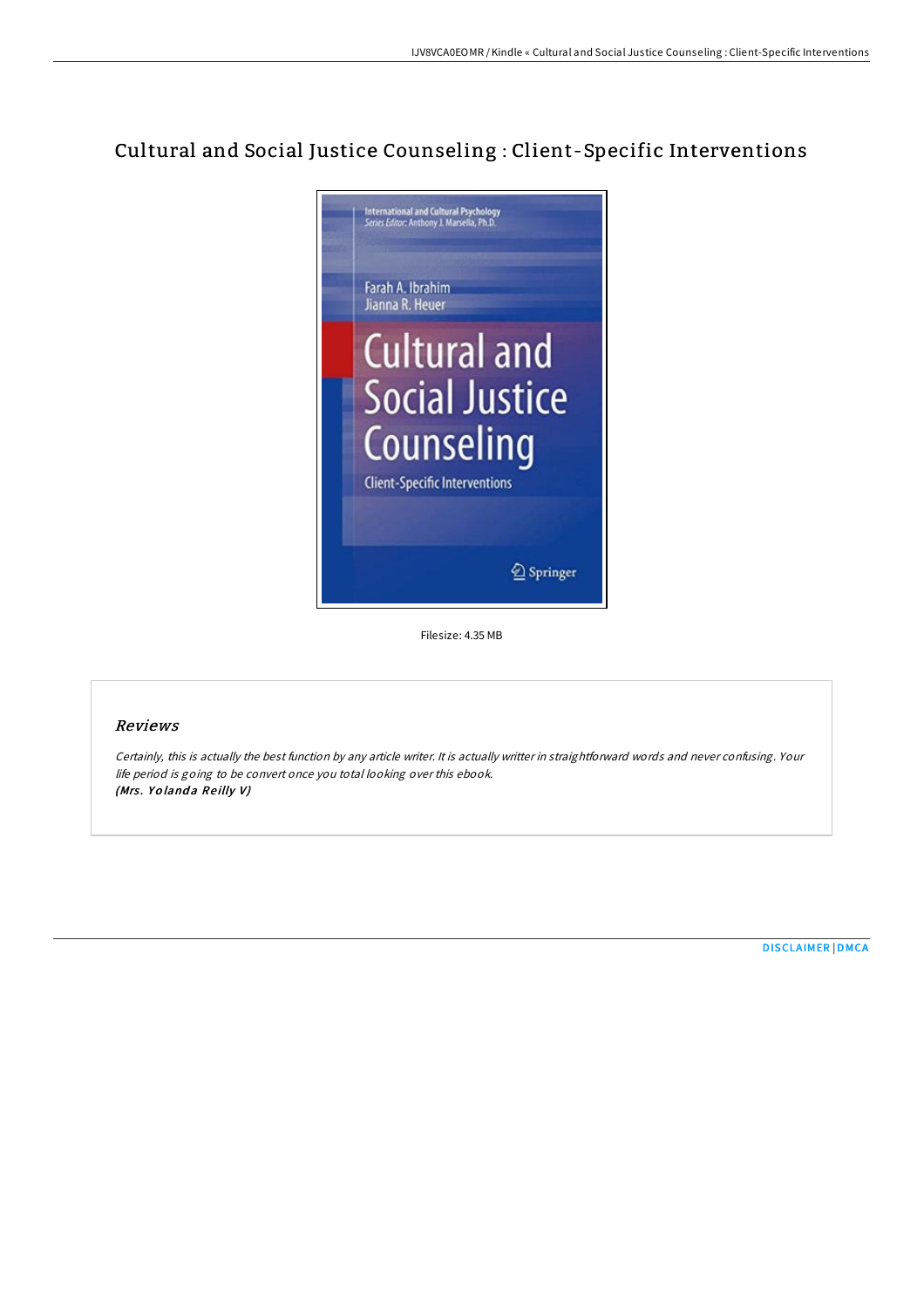#### CULTURAL AND SOCIAL JUSTICE COUNSELING : CLIENT-SPECIFIC INTERVENTIONS



To get Cultural and Social Justice Counseling : Client-Specific Interventions eBook, remember to access the link beneath and save the ebook or get access to other information that are have conjunction with CULTURAL AND SOCIAL JUSTICE COUNSELING : CLIENT-SPECIFIC INTERVENTIONS ebook.

Springer-Verlag Gmbh Sep 2015, 2015. Buch. Condition: Neu. Neuware - This timely volume gives readers a robust framework and innovative tools for incorporating clients' unique cultural variables in counseling and therapy. Its chapters identify cultural, societal, and worldview-based contexts for understanding clients, from the relatively familiar (ethnicity, gender, age) to the less explored (migration status, social privilege, geographic environment). Diverse cases illustrate how cultural assessments contribute to building the therapeutic relationship and developing interventions that respect client individuality as well as group identity. In these pages, clinicians are offered effective strategies for conducting more relevant and meaningful therapy, resulting in better outcomes for client populations that have traditionally been marginalized and underserved. The appendices include the Scale to Assess Worldview (Ibrahim & Kahn, 1984), The Acculturation Index (Ibrahim, 2008), and the Cultural Identity Check List-Revised (Ibrahim, 2007). Among the topics covered: Cultural identity: components and assessment. Worldview: implications for culturally responsive and ethical practice. Understanding acculturation and its use in counseling and psychotherapy. Social justice variables critical for conducting counseling and psychotherapy. Immigrants: identity development and counseling issues. Designing interventions using the social justice and cultural responsiveness model. Cultural and Social Justice Counseling is a profound source of knowledge for clinicians and students in mental health fields (counselors, psychologists, psychiatrists, psychiatric nurses, social workers) who are working with clients from diverse cultural backgrounds, including those working in international settings, with clients across cultures, and with sojourners to the US. 256 pp. Englisch.

 $\mathbb{R}$ Read Cultural and Social Justice Counseling : [Client-Spe](http://almighty24.tech/cultural-and-social-justice-counseling-client-sp.html)cific Interventions Online  $\blacksquare$ Download PDF Cultural and Social Justice Counseling : [Client-Spe](http://almighty24.tech/cultural-and-social-justice-counseling-client-sp.html)cific Interventions